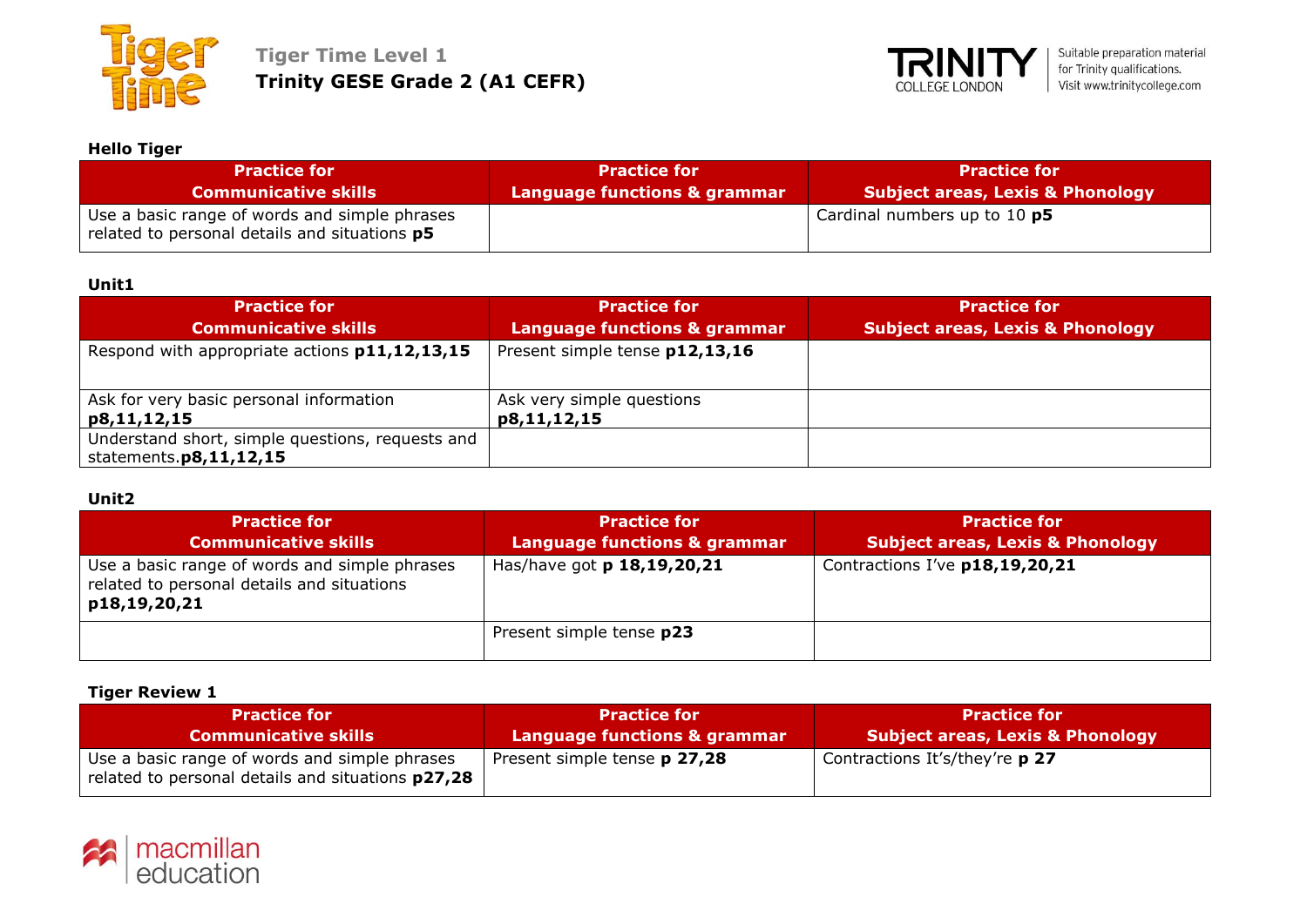

**Tiger Time Level 1 Trinity GESE Grade 2 (A1 CEFR)**



| Unit 3                                                                                                         |                                                     |                                                                    |
|----------------------------------------------------------------------------------------------------------------|-----------------------------------------------------|--------------------------------------------------------------------|
| <b>Practice for</b><br><b>Communicative skills</b>                                                             | <b>Practice for</b><br>Language functions & grammar | <b>Practice for</b><br><b>Subject areas, Lexis &amp; Phonology</b> |
| Use a basic range of words and simple phrases<br>related to personal details and situations<br>p30,31,23,33,37 | Has/have got p30,31,23,33,37                        | Family <b>p 29 - 38</b>                                            |
|                                                                                                                | Present simple tense p35,37,38                      |                                                                    |

### **Unit 4**

| <b>Practice for</b>         | <b>Practice for</b>                  | <b>Practice for</b>                         |
|-----------------------------|--------------------------------------|---------------------------------------------|
| <b>Communicative skills</b> | Language functions & grammar         | <b>Subject areas, Lexis &amp; Phonology</b> |
|                             | Present simple tense <b>p 45, 46</b> |                                             |

### **Tiger Review 2**

| <b>Practice for</b><br><b>Communicative skills</b> | <b>Practice for</b><br>Language functions & grammar | <b>Practice for</b><br><b>Subject areas, Lexis &amp; Phonology</b> |
|----------------------------------------------------|-----------------------------------------------------|--------------------------------------------------------------------|
|                                                    |                                                     | Family p49, 50                                                     |
|                                                    |                                                     | Contractions they're p49, 50                                       |

### **Unit 5**

| <b>Practice for</b>         | <b>Practice for</b>              | <b>Practice for</b>                          |
|-----------------------------|----------------------------------|----------------------------------------------|
| <b>Communicative skills</b> | Language functions & grammar     | Subject areas, Lexis & Phonology             |
|                             | Has/have got p52, 53, 54, 55, 58 | Contractions p52, 53, 54, 55, 56, 58, 59, 60 |

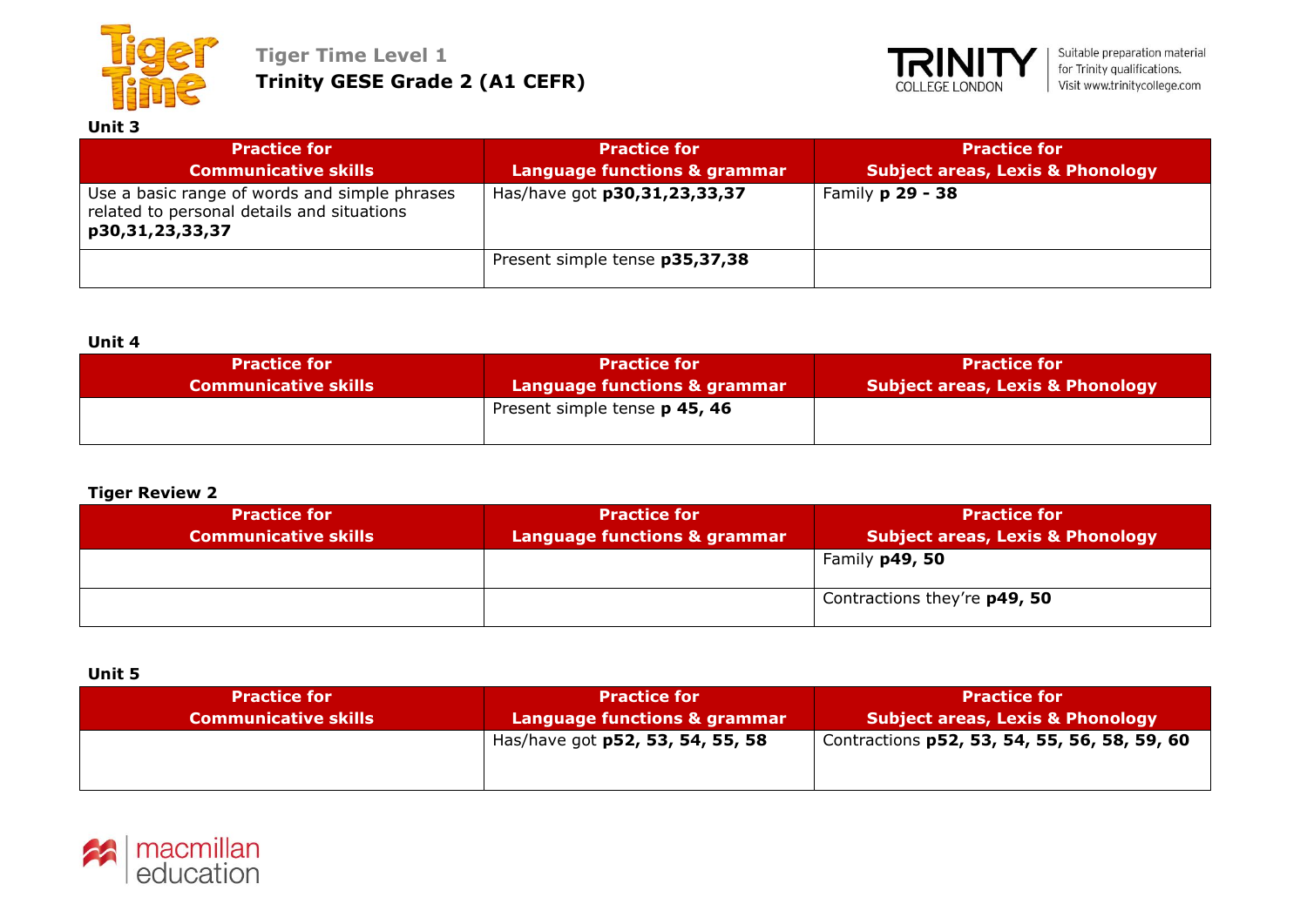



# **Unit 6**

| <b>Practice for</b><br><b>Communicative skills</b>                             | <b>Practice for</b><br><b>Language functions &amp; grammar</b> | <b>Practice for</b><br><b>Subject areas, Lexis &amp; Phonology</b> |
|--------------------------------------------------------------------------------|----------------------------------------------------------------|--------------------------------------------------------------------|
| Ask for very basic information about possessions<br>p 62, 63, 64, 65, 68, 69   | Indicating the position of objects<br>D<br>62,63, 64, 68, 69,  | Possessions p 62, 63, 64, 65, 68, 69                               |
|                                                                                | Prepositions of places p 62,63, 64, 68,<br>69,                 | Household objects p 62, 63, 64, 65, 68, 69                         |
| Understand short, simple questions, requests<br>and statements.p62,63,64,68,69 | Question words p 62, 63, 64, 68, 69,                           |                                                                    |

# **Tiger Review 3**

| <b>Practice for</b>                                                 | <b>Practice for</b>                     | <b>Practice for</b>                         |
|---------------------------------------------------------------------|-----------------------------------------|---------------------------------------------|
| <b>Communicative skills</b>                                         | <b>Language functions &amp; grammar</b> | <b>Subject areas, Lexis &amp; Phonology</b> |
| Ask for very basic information about possessions<br>p72,73          | Has/have got p73                        | Contractions p72,73                         |
| Understand short, simple questions, requests<br>and statements. P73 | Indicating the position of objects p73  | Possessions p72,73                          |
|                                                                     | Prepositions of places p73              |                                             |
|                                                                     | Question words p73                      |                                             |

#### **Mother's day**

| <b>Practice for</b>         | <b>Practice for</b>          | <b>Practice for</b>                         |
|-----------------------------|------------------------------|---------------------------------------------|
| <b>Communicative skills</b> | Language functions & grammar | <b>Subject areas, Lexis &amp; Phonology</b> |
|                             | Has/have got <b>p74,75</b>   | Contractions p74,75                         |